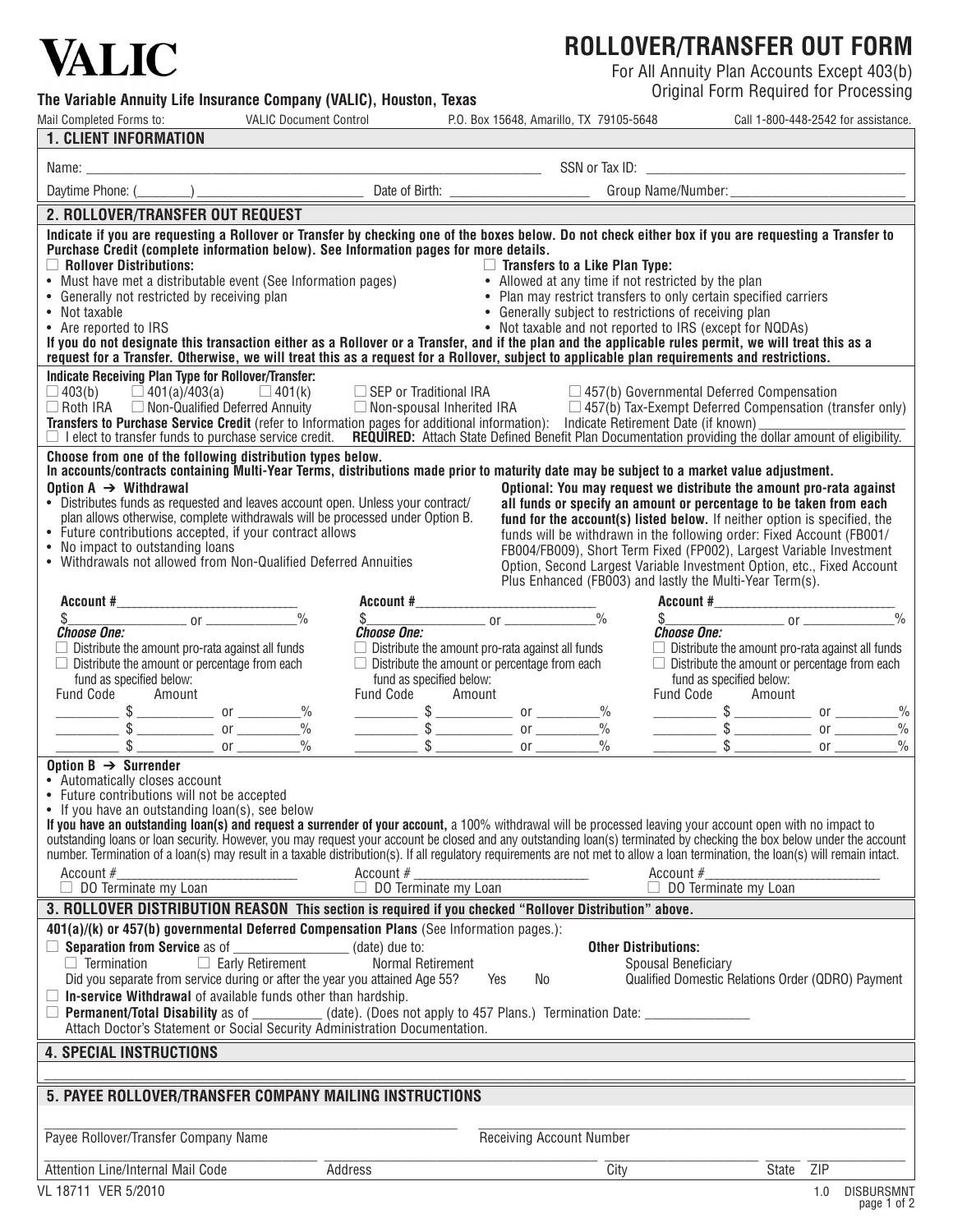| <b>6. SPOUSAL CONSENT</b>                                                                                                                                                                                                                                                                                                                        |                                                                                     |                                                             |
|--------------------------------------------------------------------------------------------------------------------------------------------------------------------------------------------------------------------------------------------------------------------------------------------------------------------------------------------------|-------------------------------------------------------------------------------------|-------------------------------------------------------------|
| ERISA-covered and certain other employer plans require the client to state his/her marital status and the spouse to consent to this distribution.<br>Please check the appropriate box below:                                                                                                                                                     |                                                                                     |                                                             |
| REQUIRED FOR CLIENT: Client Marital Status                                                                                                                                                                                                                                                                                                       |                                                                                     |                                                             |
| <b>Not Married</b><br>Married<br>Missing Spouse: I hereby affirm that I have made reasonable attempts to locate my spouse and have not been able to do so.                                                                                                                                                                                       | Legally Separated: Attach Court Order of Legal Separation (petition not acceptable) |                                                             |
| REQUIRED FOR SPOUSE: Spousal Consent                                                                                                                                                                                                                                                                                                             |                                                                                     |                                                             |
| Under federal law for ERISA plans and the terms of some employer plans, as the spouse of the contract owner, you have the right to receive a                                                                                                                                                                                                     |                                                                                     |                                                             |
| survivor benefit of at least 50% of the amount in this contract if your spouse dies before you. As a result, your spouse must have written consent                                                                                                                                                                                               |                                                                                     |                                                             |
| before making withdrawals from this contract. If you consent to the withdrawal, you will not receive a survivor benefit payment from VALIC for the<br>amount withdrawn. If you agree to the withdrawal, please read and sign the statement below and have your signature witnessed.                                                              |                                                                                     |                                                             |
| • I agree to the payment of funds from the contract(s) listed in Section 2.                                                                                                                                                                                                                                                                      |                                                                                     |                                                             |
| • I understand and agree that I am giving up my right to receive a survivor benefit payment from VALIC for the amount being paid and I                                                                                                                                                                                                           |                                                                                     |                                                             |
| release VALIC from all liability for making this payment.                                                                                                                                                                                                                                                                                        |                                                                                     |                                                             |
| SPOUSE'S SIGNATURE WITNESSED BY NOTARY PUBLIC                                                                                                                                                                                                                                                                                                    |                                                                                     |                                                             |
| This section is only to be used for a Notary Public's witnessing of the Spousal Consent in absence of the Plan Administrator's Witness.                                                                                                                                                                                                          |                                                                                     |                                                             |
|                                                                                                                                                                                                                                                                                                                                                  |                                                                                     |                                                             |
|                                                                                                                                                                                                                                                                                                                                                  |                                                                                     |                                                             |
|                                                                                                                                                                                                                                                                                                                                                  | <b>Notary Public</b>                                                                |                                                             |
|                                                                                                                                                                                                                                                                                                                                                  |                                                                                     |                                                             |
| 7. VESTING DETERMINATION FOR EMPLOYER CONTRIBUTION SOURCES                                                                                                                                                                                                                                                                                       |                                                                                     |                                                             |
| Vesting Information: To be completed by the employer sponsoring the plan if VALIC is NOT providing full plan administration services.<br>Employer Basic Vested ___________%                                                                                                                                                                      |                                                                                     | <b>Employer Supplemental/Matching %</b> Vested ____________ |
| All Employers: Indicate hours worked if Hours of Service is used by your plan to calculate benefits. Indicate months worked if Elapsed Time is                                                                                                                                                                                                   |                                                                                     |                                                             |
| used by your plan to calculate benefits. Any month in which an employee was compensated for one hour must be counted as a month worked.                                                                                                                                                                                                          |                                                                                     |                                                             |
|                                                                                                                                                                                                                                                                                                                                                  |                                                                                     |                                                             |
| 8. PLAN ADMINISTRATOR APPROVAL                                                                                                                                                                                                                                                                                                                   |                                                                                     |                                                             |
| To be completed where required under your employer's plan.                                                                                                                                                                                                                                                                                       |                                                                                     |                                                             |
| • I approve this distribution in accordance with current plan provisions and all applicable laws and regulations.<br>• I verify that the information provided on this form for purposes of this distribution is correct to the best of my knowledge.                                                                                             |                                                                                     |                                                             |
| • If applicable, the client has established to my satisfaction that spousal consent is not required.                                                                                                                                                                                                                                             |                                                                                     |                                                             |
| • I affirm that any signature of a client's spouse in Section 6 of this form has been witnessed either by me or by a Notary Public.                                                                                                                                                                                                              |                                                                                     |                                                             |
|                                                                                                                                                                                                                                                                                                                                                  |                                                                                     |                                                             |
|                                                                                                                                                                                                                                                                                                                                                  |                                                                                     |                                                             |
| Plan Administrator's Name (Print Name)                                                                                                                                                                                                                                                                                                           | Plan Administrator's Signature                                                      | <b>Date</b>                                                 |
| <b>9. CLIENT APPROVAL</b>                                                                                                                                                                                                                                                                                                                        |                                                                                     |                                                             |
| . I authorize the above rollover/transfer and certify that all statements, including marital statements, are complete and accurate to the best of my knowledge and belief.                                                                                                                                                                       |                                                                                     |                                                             |
| • I certify that the payee is eligible to accept this rollover/transfer on my behalf.                                                                                                                                                                                                                                                            |                                                                                     |                                                             |
| . I have read and understood the "Joint and Survivor Annuity and Qualified Annuity Benefit" section of the Special Tax Notice. By signing below I am agreeing                                                                                                                                                                                    |                                                                                     |                                                             |
| to waive any benefit or right described in that section that would have been provided with respect to the amount that I am withdrawing. I also understand that I<br>have the right to revoke any waiver if a distribution has not already been made.                                                                                             |                                                                                     |                                                             |
| . I have read and understand the information provided in the Information pages of this form, including IncomeLOCK Option, if applicable, and acknowledge that                                                                                                                                                                                    |                                                                                     |                                                             |
| distributions may be subject to surrender charges as provided in the contract.                                                                                                                                                                                                                                                                   |                                                                                     |                                                             |
| . I understand that I will be responsible for providing evidence to the IRS, if required, to verify distribution reason.<br>• If this rollover/transfer will result in a total surrender of my account(s), I have attached my Contract/Certificate to this form, or alternatively, I certify that my                                             |                                                                                     |                                                             |
| Contract/Certificate has been lost or destroyed. If my Contract/Certificate is not attached, I agree to indemnify VALIC against any claims that may be asserted on                                                                                                                                                                               |                                                                                     |                                                             |
| the basis of the Contract/Certificate being found and presented for payment.                                                                                                                                                                                                                                                                     |                                                                                     |                                                             |
| • For Section 1035 Exchanges: VALIC is participating in this transaction at your specific request and as an accommodation to you and makes no representations or<br>warranties and has no responsibility or liability for the validity of this transaction or its tax treatment under Section 1035(a) of the Internal Revenue Code or otherwise. |                                                                                     |                                                             |
| If this is a partial exchange, it is subject to applicable tax rules and requirements, including but not limited to IRS Revenue Procedure 2008-24 which requires that the cost                                                                                                                                                                   |                                                                                     |                                                             |
| basis of the original contract be reduced pro-rata by the amount of the exchange to the new contract. That guidance includes specific rules intended to prevent the use                                                                                                                                                                          |                                                                                     |                                                             |
| of partial exchanges to avoid tax obligations, and provides that any distribution from either the surrendering or receiving contract involved in a partial exchange within<br>12 months from the date of the exchange may result in the partial exchange being treated as a taxable withdrawal from the original contract rather than a tax-free |                                                                                     |                                                             |
| exchange. VALIC does not provide tax or legal advice and recommends that you seek the advice of your tax or legal advisor before entering into this transaction.                                                                                                                                                                                 |                                                                                     |                                                             |
|                                                                                                                                                                                                                                                                                                                                                  |                                                                                     |                                                             |
| Client's Name (Print Name)                                                                                                                                                                                                                                                                                                                       | <b>Client's Signature</b>                                                           | Date                                                        |
| <b>10. SIGNATURE GUARANTEE OR FINANCIAL ADVISOR SIGNATURE</b>                                                                                                                                                                                                                                                                                    |                                                                                     |                                                             |
| For requests of \$25,000 or more, either a Signature Guarantee or your financial advisor's signature is required.                                                                                                                                                                                                                                |                                                                                     |                                                             |
| <b>Signature Guarantee:</b><br>• You may obtain a signature guarantee from an eligible guarantor including a bank, broker, dealer, municipal                                                                                                                                                                                                     |                                                                                     | Signature Guarantee (if applicable                          |
| securities dealer, government securities broker, credit union (if authorized under state law), national securities                                                                                                                                                                                                                               |                                                                                     |                                                             |
| exchange, registered securities association, clearing agency or savings association.                                                                                                                                                                                                                                                             |                                                                                     |                                                             |
| • The Guarantor should be informed of the approximate amount of the distribution and must affix a stamp<br>in the box to the right.                                                                                                                                                                                                              |                                                                                     |                                                             |
| • A notarization by a notary public is not acceptable.                                                                                                                                                                                                                                                                                           |                                                                                     |                                                             |
|                                                                                                                                                                                                                                                                                                                                                  |                                                                                     |                                                             |
| Financial Advisor's Name (Print Name)                                                                                                                                                                                                                                                                                                            | <b>Financial Advisor's Number</b>                                                   |                                                             |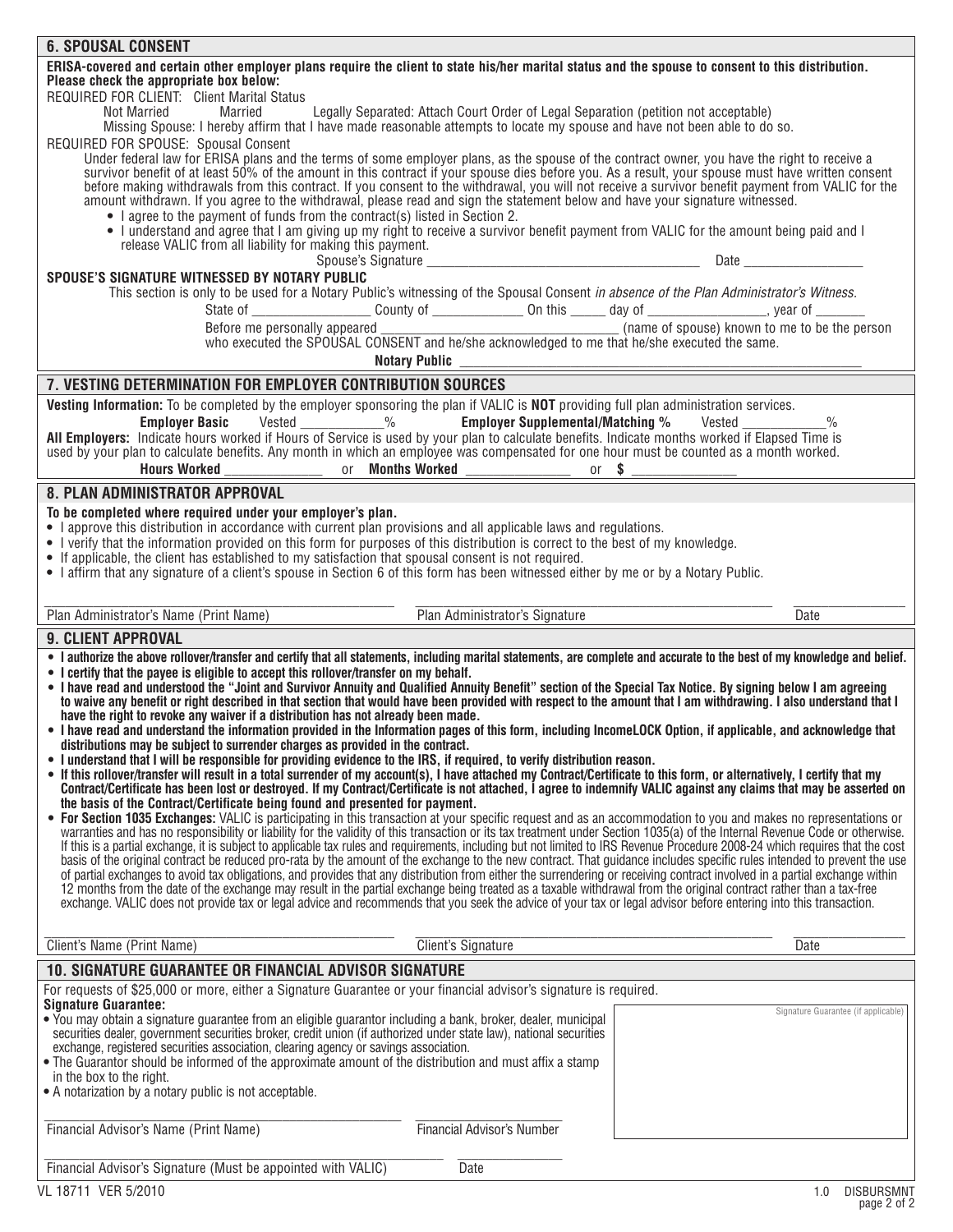# **Information**

# **\*PRIVATE TAX-EXEMPT 457(b) DEFERRED COMPENSATION PLANS**

Section 457(b) deferred compensation plans sponsored by private tax-exempt employers require participants to make an irrevocable election regarding the distribution of benefits. Commencement of payments cannot be later than April 1st of the year following the year you attain age 70½ unless you are still working for the plan's sponsor. Please contact your plan administrator for more information.

## **SPECIAL TAX NOTICE**

The information in this notice applies to qualified plans, 403(b) and governmental section 457(b) plans ("Plan") and IRAs. You are receiving this notice because all or a portion of a payment you are receiving from an employer-sponsored plan or IRA may be eligible to be rolled over to an IRA or an employer plan. This notice is intended to help you decide whether to do such a rollover. You have the right to at least 30 days to consider your alternatives after receiving this notice. You may waive this review period. Your signature on this form will indicate that either you have had this 30-day review or that you have chosen to waive it and you are requesting an immediate distribution. This notice does not describe any State or local income tax rules (including withholding rules).

# **ELIGIBLE ROLLOVER DISTRIBUTIONS**

You will be taxed on a payment from the Plan or IRA if you do not roll it over. If you are under age 59½ and do not do a rollover, you will also have to pay a 10% additional income tax on early distributions (unless an exception applies). However, if you do a rollover, you will not have to pay tax until you receive payments later and the 10% additional income tax will not apply if those payments are made after you are age 59½ (or if an exception applies). If you wish to do a rollover, you may roll over all or part of the amount eligible for rollover. Any payment from the Plan or IRA is eligible for rollover, except:

- Certain payments spread over a period of at least 10 years or over your life or life expectancy (or the lives or joint life expectancy of you and your beneficiary)
- Required minimum distributions after age 70½ (or after death)
- Hardship distributions
- Corrective distributions of contributions that exceed tax law limitations
- Loans treated as deemed distributions (for example, loans in default due to missed payments before your employment ends)
- Contributions made under special automatic enrollment rules that are withdrawn pursuant to your request within 90 days of enrollment
- Amounts paid from certain deferred compensation plans

If a payment is not an eligible rollover distribution, 10% federal income tax withholding will apply unless you indicate differently. The Plan administrator or the payor can tell you what portion of a payment is eligible for rollover.

You may roll over the payment to either an IRA or an employer plan (qualified plan, section 403(b) plan, or governmental section 457(b) plan) that will accept the rollover. Check with the administrator of that plan about whether the plan accepts rollovers and, if so, the types of rollover distributions it accepts. See below for rollover rules regarding payments from designated Roth accounts in 401(k) or 403(b) plans. The rules of the IRA or employer plan that holds the rollover will determine your investment options, fees, and rights to payment from the IRA or employer plan. For example, the employer plan may restrict distributions or require spousal consent or plan administrator approval for distributions. Further, the amount rolled over will become subject to the tax rules that apply to the IRA or employer plan. If you roll over a payment from a governmental section 457(b) plan to an IRA or to an employer plan that is not a governmental section 457(b) plan, a later distribution made before age 59½ will be subject to the 10% additional income tax on early distributions (unless an exception applies).

There are two ways to do a rollover. You can do either a **direct rollover** or a **60-day rollover**.

If you do a direct rollover, the Plan or IRA will make the payment directly to your IRA or an employer plan.

If you do not do a direct rollover, you may still do a rollover by making a deposit into an IRA or eligible employer plan that will accept it. You will have 60 days after you receive the payment to make the deposit. If you do not

do a direct rollover of a Plan distribution, the Plan is required to withhold 20% of the payment for federal income taxes. This means that, in order to roll over the entire payment in a 60-day rollover, you must use other funds to make up for the 20% withheld. If you do not roll over the entire amount of the payment, the portion not rolled over will be taxed and will be subject to the 10% additional income tax on early distributions if you are under age 59½ (unless an exception applies).

Generally, the 60-day rollover deadline cannot be extended. However, the IRS has the limited authority to waive the deadline under certain extraordinary circumstances, such as when external events prevented you from completing the rollover by the 60-day rollover deadline. To apply for a waiver, you must file a private letter ruling request with the IRS. Private letter ruling requests require the payment of a nonrefundable user fee. For more information, see IRS Publication 590, Individual Retirement Arrangements (IRAs).

After-tax Contributions. After-tax contributions included in a payment are not taxed. If a payment is only part of your benefit, an allocable portion of your after-tax contributions is generally included in the payment. If you have pre-1987 after-tax contributions maintained in a separate account, a special rule may apply to determine whether the after-tax contributions are included in a payment.

You may roll over to an IRA a payment that includes after-tax contributions through either a direct rollover or a 60-day rollover. You must keep track of the aggregate amount of the after-tax contributions in all of your IRAs (in order to determine your taxable income for later payments from the IRAs). If you do a direct rollover of only a portion of the amount paid from the Plan and a portion is paid to you, each of the payments will include an allocable portion of the after-tax contributions. If you do a 60-day rollover to an IRA of only a portion of the payment made to you, the after-tax contributions are treated as rolled over last. For example, assume you are receiving a complete distribution of your benefit which totals \$12,000, of which \$2,000 is after-tax contributions. In this case, if you roll over \$10,000 to an IRA in a 60-day rollover, no amount is taxable because the \$2,000 amount not rolled over is treated as being after-tax contributions.

You may roll over to an employer plan all of a payment that includes after-tax contributions, but only through a direct rollover (and only if the receiving plan separately accounts for after-tax contributions and is not a governmental section 457(b) plan). You can do a 60-day rollover to an employer plan of part of a payment that includes after-tax contributions, but only up to the amount of the payment that would be taxable if not rolled over.

#### **ROLLOVERS OF BENEFICIARY/ALTERNATE PAYEE ACCOUNTS**

Payments after death of the participant. If you receive a distribution after the participant's death that you do not roll over, the distribution will generally be taxed in the same manner described elsewhere in this notice. However, the 10% additional income tax on early distributions and the special rules for public safety officers do not apply, and the special rule described under the section, "Special Tax Treatment for Certain Lump Sum Distributions," applies only if the participant was born on or before January 1, 1936. Note that whether a payment from a designated Roth account (see below) is a qualified distribution generally depends on when the participant first made a contribution to the designated Roth account in the Plan.

**If you are a surviving spouse.** If you receive a payment from the Plan as the surviving spouse of a deceased participant, you have the same rollover options that the participant would have had, as described elsewhere in this notice. In addition, if you choose to do a rollover to a traditional or Roth IRA, you may treat the IRA as an inherited IRA or as your own. If you treat the IRA (either traditional or Roth) as an inherited IRA, payments from the IRA will not be subject to the 10% additional income tax on early distributions. However, if the participant had started taking required minimum distributions, you will have to receive required minimum distributions from the inherited IRA. If the participant had not started taking required minimum distributions from the Plan, you will not have to start receiving required minimum distributions from the inherited IRA until the year the participant would have been age 70½. A traditional IRA you treat as your own is treated like any other traditional IRA of yours, so that payments made to you before you are age 59½ will be subject to the 10% additional income tax on early distributions (unless an exception applies) and required minimum distributions from your traditional IRA do not have to start until after you are age 70½. A Roth IRA you treat as your own is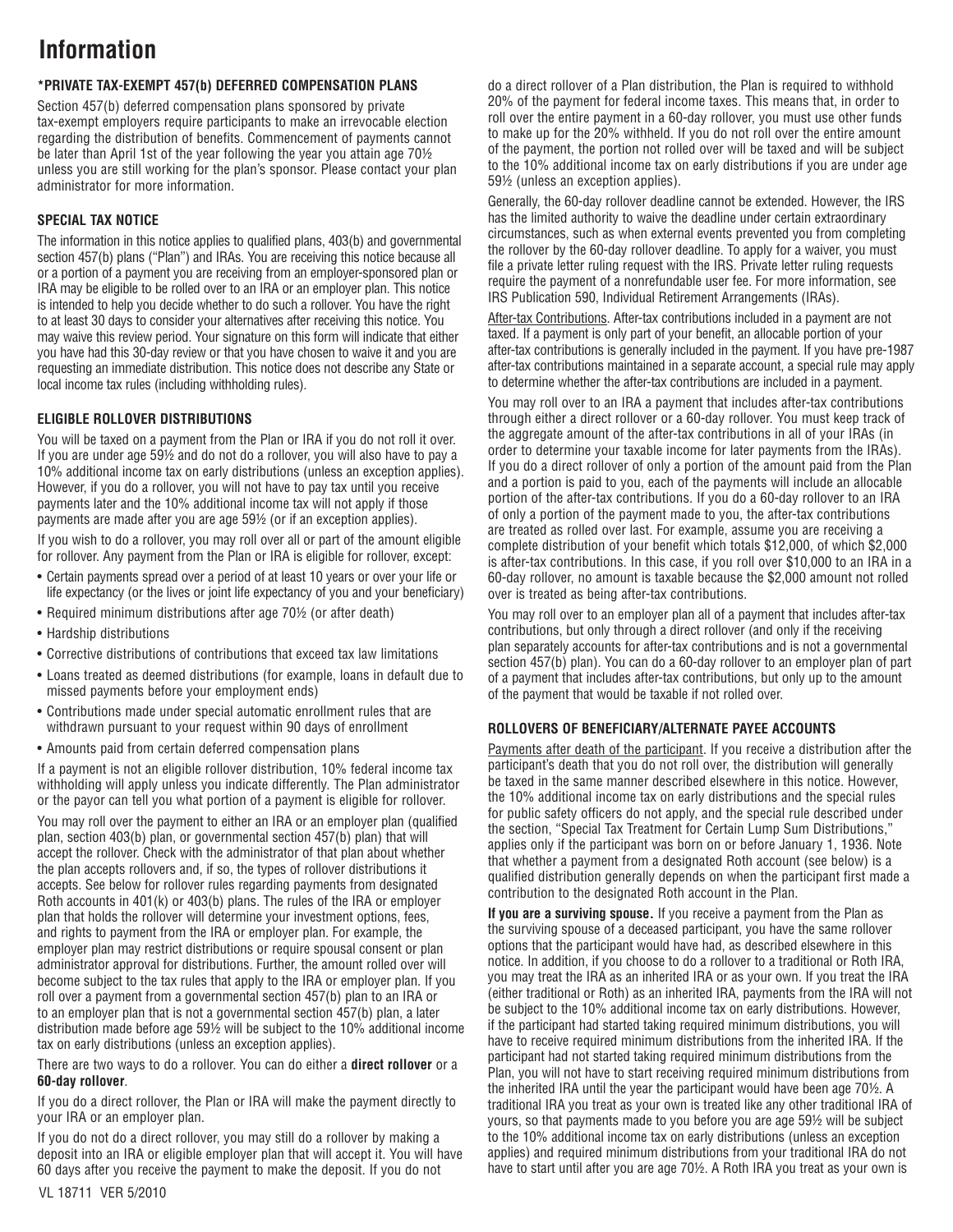# **Information (continued)**

treated like any other Roth IRA of yours, so that you will not have to receive any required minimum distributions during your lifetime and earnings paid to you in a nonqualified distribution before you are age 59½ will be subject to the 10% additional income tax on early distributions (unless an exception applies).

**If you are a surviving beneficiary other than a spouse.** If you receive a payment from the Plan because of the participant's death and you are a designated beneficiary other than a surviving spouse, the only rollover option you have is to do a direct rollover to an inherited traditional or Roth IRA. Payments from the inherited IRA (even if a nonqualified distribution from a Roth IRA) will not be subject to the 10% additional income tax on early distributions. You will have to receive required minimum distributions from the inherited traditional or Roth IRA.

Payments under a qualified domestic relations order. If you are the spouse or former spouse of the participant who receives a payment from the Plan under a qualified domestic relations order (QDRO), you generally have the same options the participant would have (for example, you may roll over the payment to your own IRA or an eligible employer plan that will accept it). Payments under the QDRO will not be subject to the 10% additional income tax on early distributions.

#### **10% PENALTY**

If you are under age 59½, you will have to pay the 10% additional income tax on early distributions for any payment from the Plan or IRA (including amounts withheld for income tax) (or, for payment from a Roth IRA, for the earnings paid) that you do not roll over, unless one of the exceptions listed below applies (or, for payment from a Roth IRA, is a qualified distribution). This tax is in addition to the regular income tax on the payment not rolled over.

The 10% additional income tax does not apply to the following payments from the Plan or IRA:

 Payments made after you separate from service if you will be at least age 55 in the year of the separation (not applicable to IRA)

- Payments that start after you separate from service if paid at least annually in equal or close to equal amounts over your life or life expectancy (or the lives or joint life expectancy of you and your beneficiary) (exception applies to IRA without regard to separation from service)
- Payments from a governmental defined benefit pension plan made after you separate from service if you are a public safety employee and you are at least age 50 in the year of the separation
- Payments made due to disability
- Payments after your death
- Payments from a governmental 457(b) plan, unless the payment is from a separate account holding rollover contributions that were made to the Plan from a qualified plan, a section 403(b) plan, or an IRA
- Corrective distributions of contributions that exceed tax law limitations
- Payments made directly to the government to satisfy a federal tax levy
- Payments made under a qualified domestic relations order (QDRO) (not applicable to IRA; special rule applies for IRAs under which, as part of a divorce or separation agreement, a tax-free transfer may be made directly to an IRA of a spouse or former spouse)
- Payments up to the amount of your deductible medical expenses
- Certain payments made while you are on active duty if you were a member of a reserve component called to duty after September 11, 2001 for more than 179 days
- Payments of certain automatic enrollment contributions requested to be withdrawn within 90 days of the first contribution.
- IRA Only: (1) payments for qualified higher education expenses, (2) payments up to \$10,000 used in a qualified first-time home purchase, and (3) payments after you have received unemployment compensation for 12 consecutive weeks (or would have been eligible to receive unemployment compensation but for self-employed status).

Note: Eligible rollovers into a governmental 457(b) plan that were previously subject to the 10% additional income tax will continue to be subject to that penalty at the time of withdrawal unless you are over age 59½ or some other exception applies.

### **DESIGNATED ROTH ACCOUNTS AND ROTH IRAS**

Contributions to designated Roth accounts and Roth IRAs are not deductible and therefore are distributed tax-free at any time. Earnings which accumulate in a designated Roth account or Roth IRA are not taxed currently and are not taxed upon a qualified distribution described below. Rollovers or conversions to a Roth IRA from a traditional IRA or pre-tax contributions to an employer plan are taxable in the year of the distribution.

After-tax contributions included in a payment from a designated Roth account are not taxed, but earnings might be taxed. The tax treatment of earnings included in the payment depends on whether the payment is a qualified distribution. If a payment is only part of your designated Roth account, the payment will include an allocable portion of the earnings in your designated Roth account. If the payment from the Plan is not a qualified distribution and you do not do a rollover to a Roth IRA or a designated Roth account in an employer plan, you will be taxed on the earnings in the payment. For payments from the Plan during 2010 that are rolled over to a Roth IRA, the taxable amount can be spread over a 2-year period starting in 2011. If you are under age 59½, a 10% additional income tax on early distributions will also apply to the earnings (unless an exception applies). This tax is in addition to the regular income tax on the earnings not rolled over. However, if you do a rollover, you will not have to pay taxes currently on the earnings and you will not have to pay taxes later on payments that are qualified distributions. If the payment from the Plan is a qualified distribution, you will not be taxed on any part of the payment even if you do not do a rollover. If you do a rollover, you will not be taxed on the amount you roll over and any earnings on the amount you roll over will not be taxed if paid later in a qualified distribution.

A qualified distribution from a designated Roth account or Roth IRA is a payment made after you are age 59½, after your death or disability, or as a qualified first-time homebuyer distribution of up to \$10,000 (not applicable to designated Roth accounts) and after you have had the designated Roth account in the Plan or Roth IRA for at least 5 years. In applying this 5-year rule, you count from January 1st of the year for which your first contribution was made to a designated Roth account or Roth IRA. However, if you did a direct rollover to a designated Roth account in the Plan from a designated Roth account in another employer plan, your participation will count from January 1st of the year your first contribution was made to the designated Roth account in the Plan or, if earlier, to the designated Roth account in the other employer plan.

You may roll over the designated Roth account payment to either a Roth IRA or a designated Roth account in an employer plan (qualified plan or section 403(b) plan) that will accept the rollover. The rules of the Roth IRA or employer plan that holds the rollover will determine your investment options, fees, and rights to payment from the Roth IRA or employer plan. Further, the amount rolled over will become subject to the tax rules that apply to the Roth IRA or the designated Roth account in the employer plan. In general, these tax rules are similar to those described elsewhere in this notice, but differences include:

- If you do a rollover to a Roth IRA, all of your Roth IRAs will be considered for purposes of determining whether you have satisfied the 5-year rule (counting from January 1st of the year for which your first contribution was made to any of your Roth IRAs).
- If you do a rollover to a Roth IRA, you will not be required to take a distribution from the Roth IRA during your lifetime and you must keep track of the aggregate amount of the after-tax contributions in all of your Roth IRAs (in order to determine your taxable income for later Roth IRA payments that are not qualified distributions).
- Eligible rollover distributions from a Roth IRA can only be rolled over to another Roth IRA.

There are two ways to do a rollover. You can do a direct rollover (Plan will make payment directly) to a Roth IRA or designated Roth account in an employer plan. If you do not do a direct rollover, you may still do a rollover by making a deposit within 60 days into a Roth IRA, whether the payment is a qualified or nonqualified distribution. In addition, you can do a rollover by making a deposit within 60 days into a designated Roth account in an employer plan if the payment is a nonqualified distribution and the rollover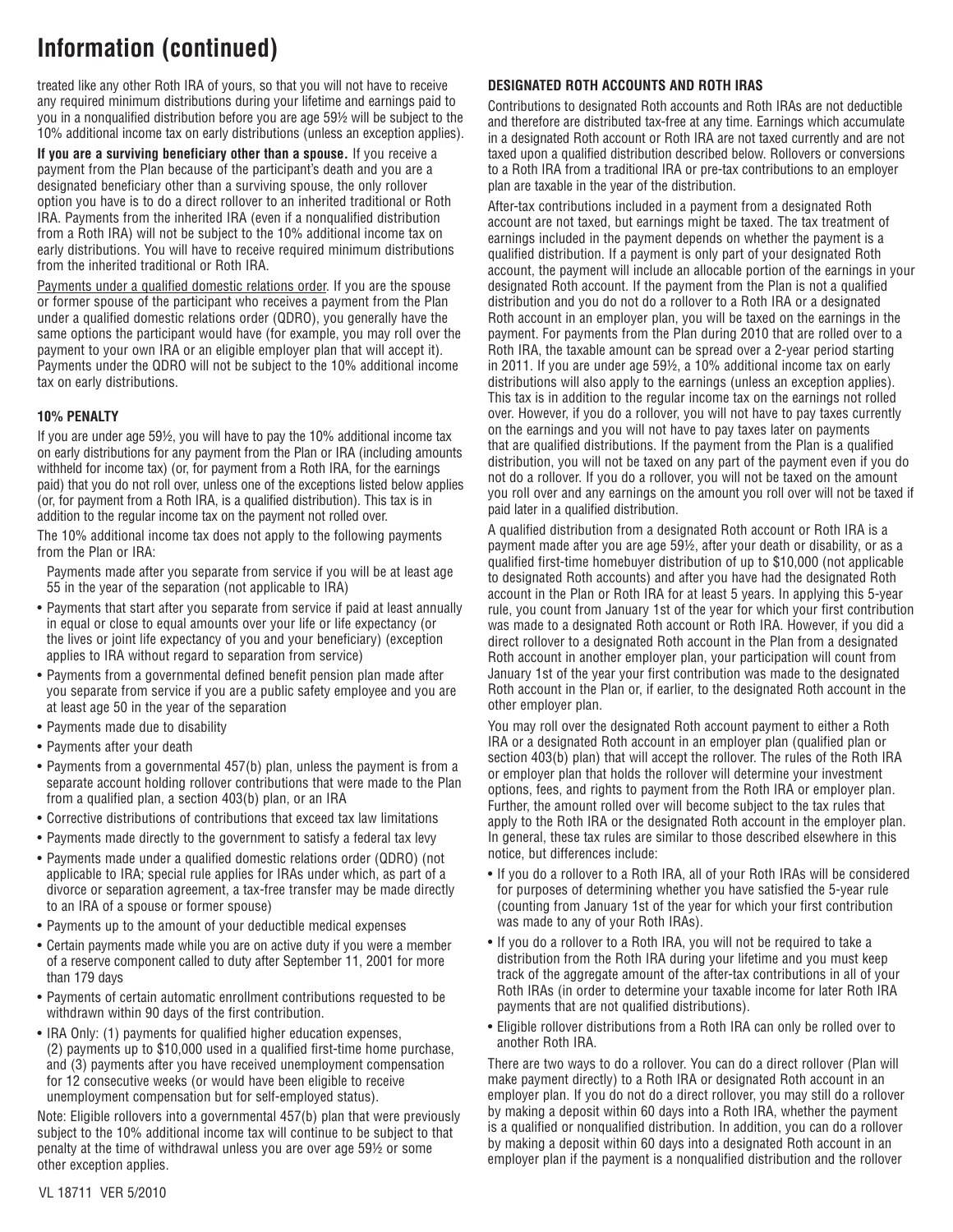# **Information (continued)**

does not exceed the amount of the earnings in the payment. You cannot do a 60-day rollover to an employer plan of any part of a qualified distribution. If you receive a distribution that is a nonqualified distribution and you do not roll over an amount at least equal to the earnings allocable to the distribution, you will be taxed on the amount of those earnings not rolled over, including the 10% additional income tax on early distributions if you are under age 59½ (unless an exception applies).

If you do a direct rollover of only a portion of the amount paid from the Plan and a portion is paid to you, each of the payments will include an allocable portion of the earnings in your designated Roth account.

If you do not do a direct rollover and the payment is not a qualified distribution, the Plan is required to withhold 20% of the earnings for federal income taxes (up to the amount of cash and property received other than employer stock). This means that, in order to roll over the entire payment in a 60-day rollover to a Roth IRA, you must use other funds to make up for the 20% withheld.

If you roll over the payment to a designated Roth account or Roth IRA, later payments from the designated Roth account or Roth IRA that are qualified distributions will not be taxed (including earnings after the rollover). Payments from the designated Roth account or Roth IRA that are not qualified distributions will be taxed to the extent of earnings after the rollover, including the 10% additional income tax on early distributions (unless an exception applies). You do not have to take required minimum distributions from a Roth IRA during your lifetime. For more information, see IRS Publication 590, Individual Retirement Arrangements (IRAs).

#### **LOANS**

If you request a total surrender of your Plan account and you have an outstanding loan, the account balance will be reduced by the outstanding loan balance and outstanding loan security will be returned to the account. The loan offset amount is treated as a distribution to you at the time of the offset and will be taxed (including the 10% additional income tax on early distributions, unless an exception applies) (in the case of a nonqualified distribution from a designated Roth account, only to the extent of the earnings in the loan offset) unless you do a 60-day rollover in the amount of the loan offset to an IRA or employer plan (or in the amount of the nonqualified distribution earnings to a Roth IRA or designated Roth account in any employer plan). You may also choose to pay off the outstanding loan balance prior to the surrender by submitting payment in full to the Loan Department.

#### **SPECIAL TAX TREATMENT FOR CERTAIN LUMP-SUM DISTRIBUTIONS**

If you were born on or before January 1, 1936 and receive a lump sum distribution (including a nonqualified distribution from a designated Roth account) that you do not roll over, special rules for calculating the amount of the tax on the payment (or the earnings in the payment for a nonqualified distribution) might apply to you (not applicable to governmental 457(b) plan distributions). For more information, see IRS Publication 575, Pension and Annuity Income.

### **ELIGIBLE RETIRED PUBLIC SAFETY OFFICER**

If the Plan is a governmental plan, you retired as a public safety officer, and your retirement was by reason of disability or was after normal retirement age, you can exclude from your taxable income plan payments (including nonqualified distributions from designated Roth accounts) paid directly as premiums to an accident or health plan (or a qualified long-term care insurance contract) that your employer maintains for you, your spouse, or your dependents, up to a maximum of \$3,000 annually. For this purpose, a public safety officer is a law enforcement officer, firefighter, chaplain, or member of a rescue squad or ambulance crew.

#### **NONRESIDENT ALIEN**

If you are a nonresident alien and you do not do a direct rollover to a U.S. IRA or U.S. employer plan, instead of withholding 20%, the Plan is generally required to withhold 30% of the payment for federal income taxes. If the amount withheld exceeds the amount of tax you owe (as

may happen if you do a 60-day rollover), you may request an income tax refund by filing Form 1040NR and attaching your Form 1042-S. See Form W-8BEN for claiming that you are entitled to a reduced rate of withholding under an income tax treaty. For more information, see also IRS Publication 519, U.S. Tax Guide for Aliens, and IRS Publication 515, Withholding of Tax on Nonresident Aliens and Foreign Entities.

#### **OTHER SPECIAL RULES**

- If a payment is one in a series of payments for less than 10 years, your choice whether to make a direct rollover will apply to all later payments in the series (unless you make a different choice for later payments).
- If your payments for the year are less than \$200, the Plan is not required to allow you to do a direct rollover and is not required to withhold for federal income taxes. However, you may do a 60-day rollover.
- Unless you elect otherwise, a mandatory cashout of more than \$1,000 will be directly rolled over to an IRA chosen by the Plan administrator. A mandatory cashout is a payment from a plan to a participant made before age 62 (or normal retirement age, if later) and without consent, where the participant's benefit does not exceed \$5,000 (not including any amounts held under the plan as a result of a prior rollover made to the plan).
- You may have special rollover rights if you recently served in the U.S. Armed Forces. For more information, see IRS Publication 3, Armed Forces' Tax Guide.

### **FOR MORE INFORMATION**

You may wish to consult with the Plan administrator or a professional tax advisor, before taking a payment from the Plan or IRA. Also, you can find more detailed information on the federal tax treatment of payments from employer plans and IRAs in: IRS Publication 575, Pension and Annuity Income; IRS Publication 590, Individual Retirement Arrangements (IRAs); and IRS Publication 571, Tax-Sheltered Annuity Plans (403(b) Plans). These publications are available from a local IRS office, on the web at www.irs.gov or by calling 1-800-TAX-FORM.

#### **DISTRIBUTABLE EVENT**

Generally a distributable event includes attainment of age 59½ (age 70½ for governmental 457(b) plans), separation from service, disability or death. However, the employer's plan may place additional restrictions that must also be met prior to a distribution. If you have met a distributable event, you may request a rollover of funds to any eligible plan type or a transfer to a like plan type. If you wish to move funds from your VALIC 403(b) account to another 403(b) account via a rollover distribution, and have made contributions prior to 01-01-87, those amounts may lose a grandfathered status that can impact future required distributions. However, movement of funds from your VALIC 403(b) account to another 403(b) account via a transfer distribution may retain the status. For more information, please call 1-800-448-2542.

### **TRANSFERS**

Transfers to a like plan will not be taxed or reported to the IRS. Generally, transfers are allowed regardless of employment status. However, your employer's plan may restrict you to authorized carriers. Transferred amounts generally become subject to the requirements of the plan receiving the transfer as though originally contributed to that plan.

#### **INCOMELOCK OPTION**

If you have chosen the IncomeLOCK living benefit option, withdrawals from the contract will reduce the account value and all benefits of the IncomeLOCK living-benefit option. Withdrawals exceeding the Maximum Annual Withdrawal Amount may reduce future Maximum Annual Withdrawal Amounts. Minimum distribution amounts calculated for each year will include the value of the IncomeLOCK benefit. One year's required minimum distribution based solely on the value of each individual account will not be treated as an excess withdrawal, but may reduce the Maximum Withdrawal Period. See your contract endorsement.